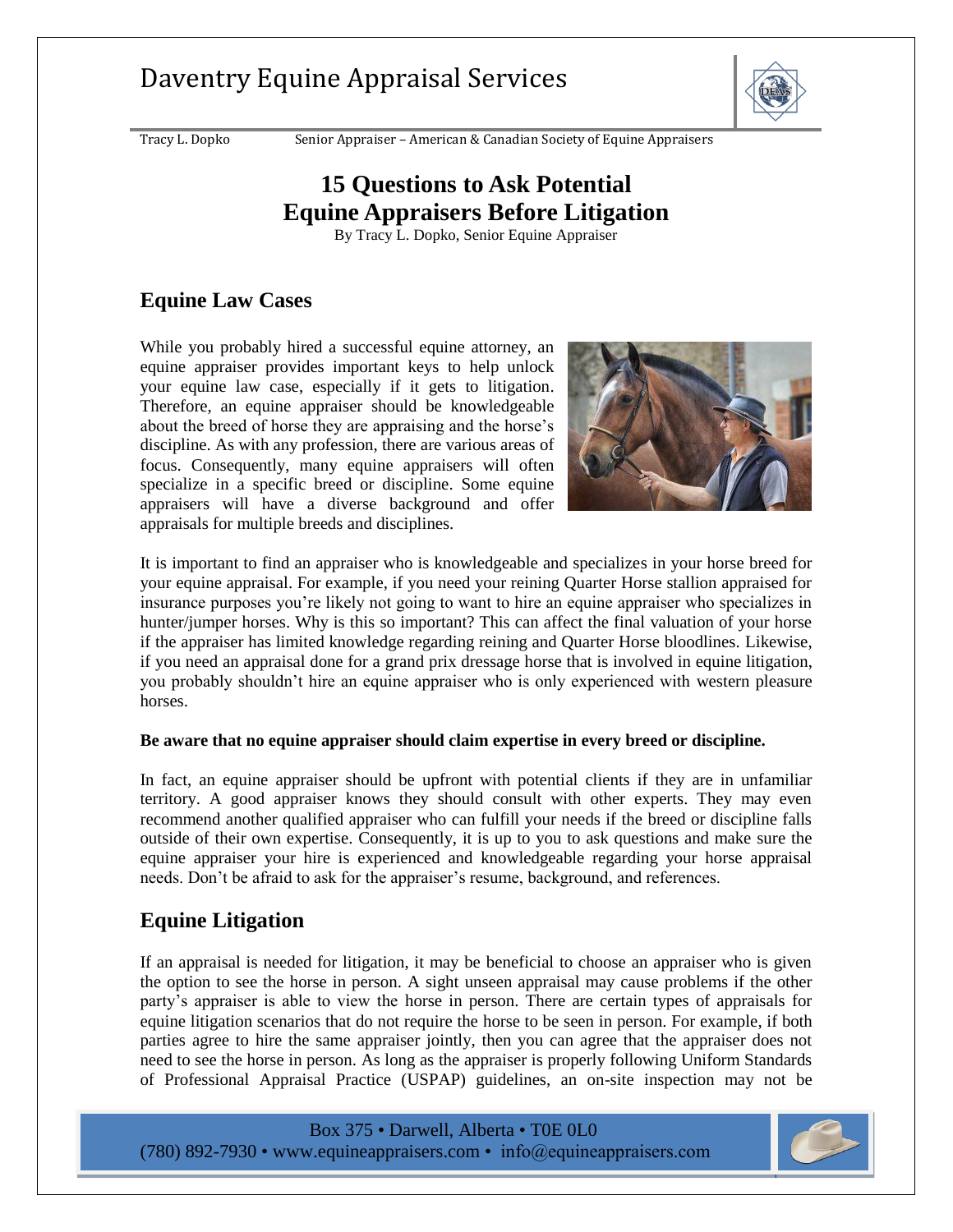# Daventry Equine Appraisal Services



Tracy L. Dopko Senior Appraiser – American & Canadian Society of Equine Appraisers

required. In situations involving a stolen or deceased animal or if an appraisal is needed for a specific date in the past (retrospective appraisal), an on-site inspection may not be possible or necessary. In other instances, the appraiser may not have access to the horse. As a result, it is always best to discuss options with legal counsel.

### **Horse Appraisal Services**

A competent equine appraiser will spend approximately ten hours appraising a single horse. Although, time may vary depending on the information provided about the horse or if the appraisal is needed for equine litigation. An equine appraiser's job may include researching the horse's pedigree, conformation, movement, show record, training history, offspring, veterinary records, and more. Additional horse appraisal services include an appraisal review which involves critiquing an appraisal report done by another equine appraiser. A client may request an appraisal review if the equine appraisal is done poorly or is inaccurate. An appraisal review can become a crucial element during equine litigation.

Poorly written appraisal reports might include everything from spelling mistakes, grammatical errors, important information missing or stated incorrectly. A misleading equine appraisal report may cause a gross over or under-valuation of a horse's value. Before hiring an equine appraiser to perform an appraisal review, ask how many appraisal reviews they have done in the past. Additionally, find out their success rate when arguing against a poorly done appraisal.

In order to adequately write an equine appraisal report, it is critical that the equine appraiser understands the value of the horse. They must also be aware of the current equine market and the condition of the overall economy. In some situations, parties involved in a lawsuit are unable to negotiate or settle and must proceed to court. It then becomes crucial that the equine appraiser is able to testify in court. They will need to testify as an expert witness in regards to the appraisal report they completed.

### **Before Hiring an Equine Appraisal Expert**

Before choosing an equine appraiser for equine litigation, ask these questions first:

- 1. Does the equine appraiser conduct themselves and their business in a professional manner?
- 2. Do they speak well on the phone and use proper punctuation and spelling when conversing with you through email?
- 3. Does the equine appraiser have courtroom experience?
- 4. How many times have they been qualified by the court as an equine expert witness?
- 5. What were the outcomes in those equine law matters?
- 6. How many went to trial? Settled prior?
- 7. Do they have the confidence to sit on a witness stand and argue their equine valuation? If so, have them explain why.
- 8. Does the equine appraiser have the proper or adequate credentials for your equine legal case?
- 9. What makes them an expert to testify as an equine expert witness in regards to the

Box 375 • Darwell, Alberta • T0E 0L0 (780) 892-7930 • [www.equineappraisers.com](http://www.equineappraisers.com/) • info@equineappraisers.com